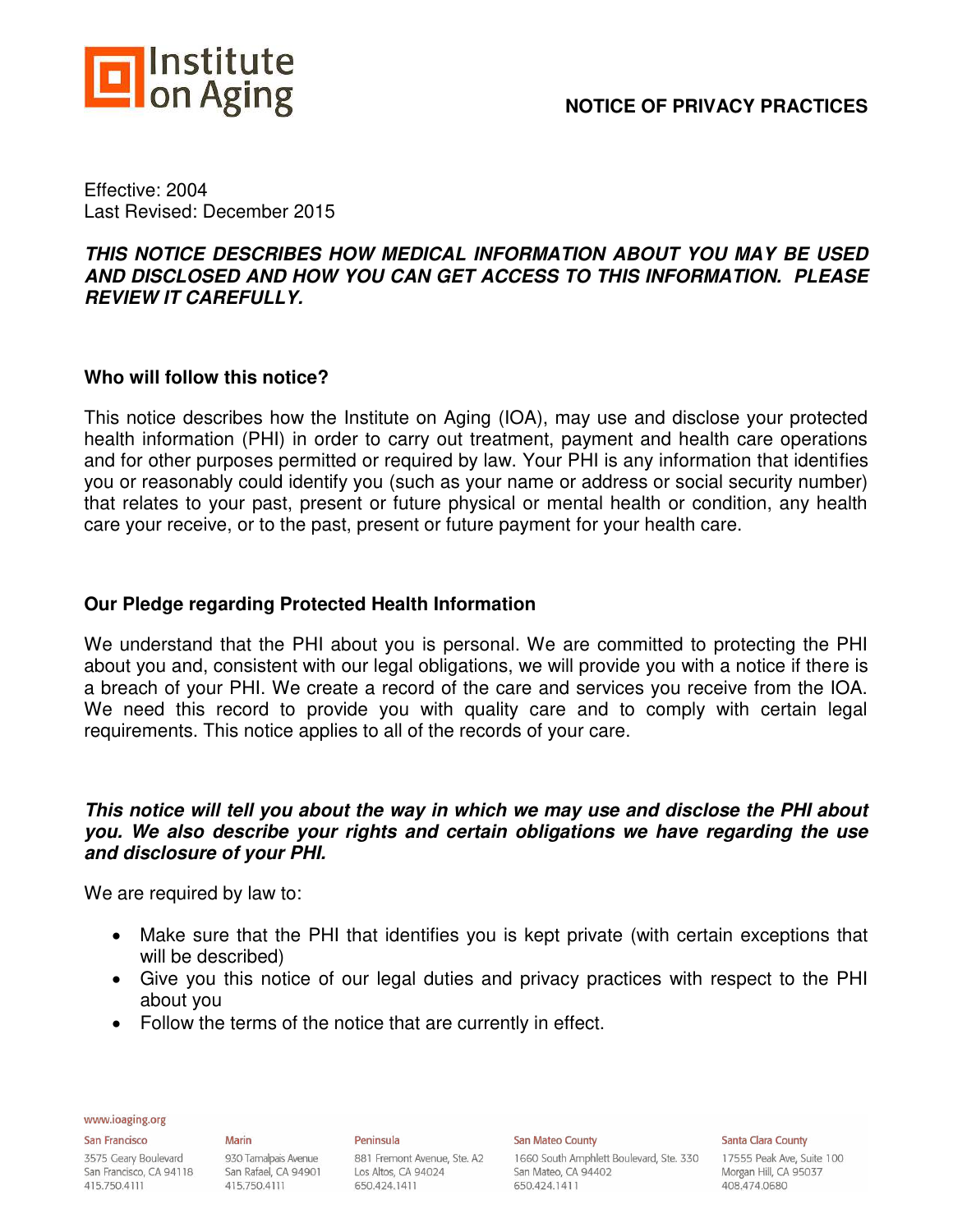

### **Uses and Disclosures of your PHI**

Except as provided in this notice, the IOA will use and disclose PHI only with your written permission (authorization). The following categories describe different ways that the IOA may use or disclose PHI without your authorization:

- **For Treatment:** We may use and disclose PHI about you for treatment purposes. For example, this may include assisting you with obtaining medical treatment or services, or disclosing PHI about you to doctors, nurses, technicians, medical students, interns or other personnel who are involved in taking care of you.
- **For Payment and Authorization:** We may use and disclose PHI for payment related activities. For example, this may include using and disclosing your PHI to obtain or provide authorization for services, or in order to receive payment or pay for services provided to you.
- **For Health Care Operations:** We may use and disclose PHI about you for health care operations. For example, this may include uses and disclosures to help us run the agency and make sure that all of our clients receive quality care.
- **Appointment Reminders:** We may use and disclose your PHI to contact you as a reminder that you have an appointment for treatment or medical care.
- **Individuals Involved in Your Care or Payment for Your Care:** We may use and release your PHI to a family member, another relative, a close personal friend, or any other person you identify relevant to that person's involvement in your care or payment related to your care.
- **Facility Directory:** We may use and disclose limited PHI about you to a person that asks for you by name. This may include limited information such as your name and location within our facility, or name and your condition in general terms. If you do not want to be included in our facility directory, contact us at the information provided below.
- **Personal Representatives:** We may disclose PHI about you to your personal representative.
- **Research:** We may use and disclose PHI about you for research purposes. A research project may involve comparing the health and recovery of all clients who received one medication to those who received another, for the same condition.
- **As Required By Law:** We will use and disclose PHI about you when required to do so by federal, state or local law.
- **To Avert a Serious Threat to Health or Safety:** We may use and disclose PHI about you when necessary to prevent and lessen a serious threat to you health and safety or the health and safety of the public or another person.
- **Organ and Tissue Donation:** We may use and release your PHI to organizations that handle organ procurement or organ, eye or tissue transplantation or to an organ donation bank.
- **Military and Veterans:** If you are a member of the armed forces, we may use and release PHI about you as required by military command authorities. We may also use

#### www.ioaging.org

#### San Francisco

3575 Geary Boulevard San Francisco, CA 94118 San Rafael, CA 94901 415.750.4111

### **Marin** 930 Tamalpais Avenue 415.750.4111

Peninsula 881 Fremont Avenue, Ste. A2 Los Altos, CA 94024 650.424.1411

San Mateo County

1660 South Amphlett Boulevard, Ste. 330 San Mateo, CA 94402 650.424.1411

**Santa Clara County**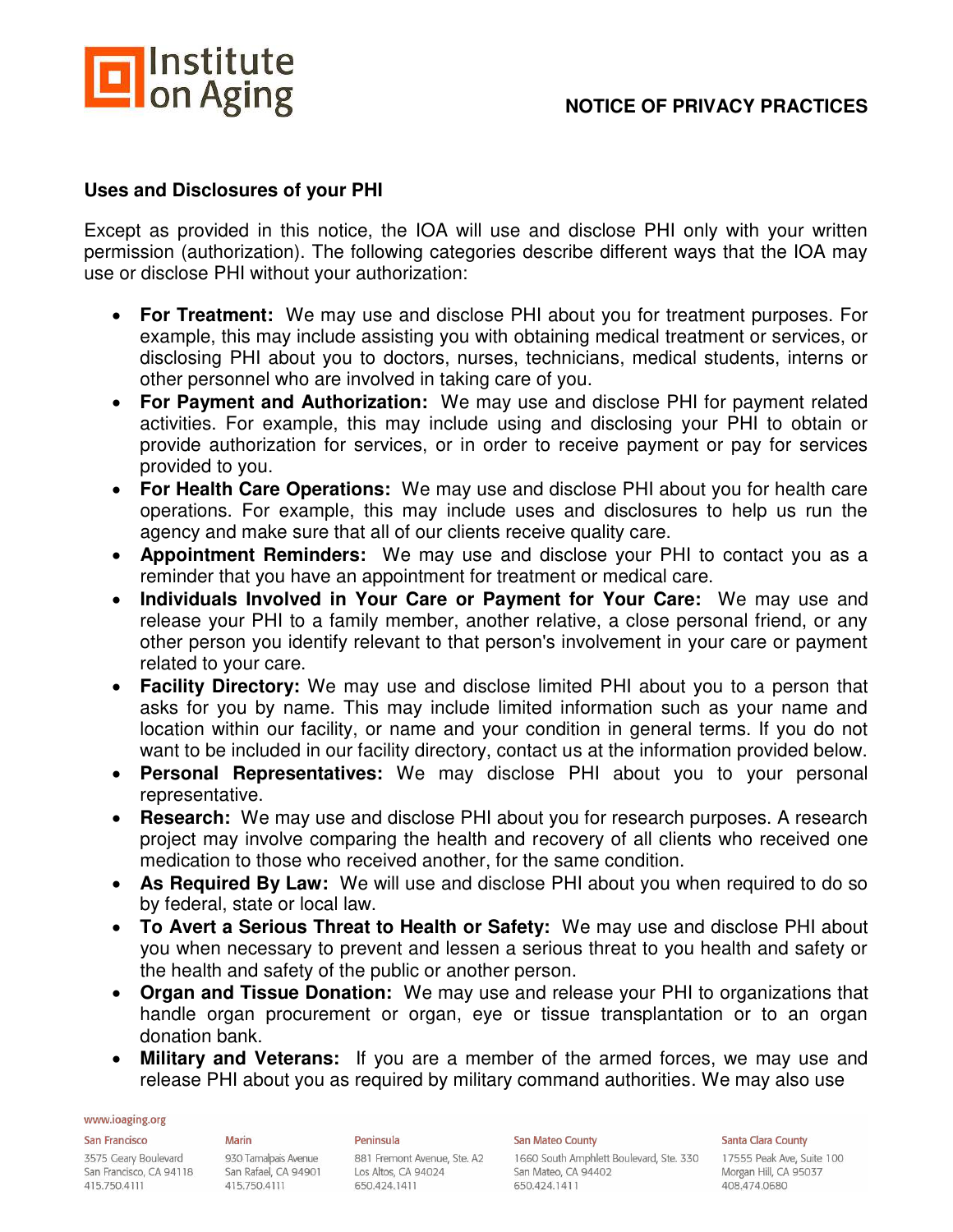

and release PHI about foreign military personnel to the appropriate foreign military authority.

- **Workers' Compensations:** We may use and release PHI about you for workers' compensation or similar programs.
- **Health Oversight Activities:** We may use and disclose your PHI to a health oversight agency for activities authorized by law. These oversight activities include audits, investigations, inspections, and licensure.
- **Public Health and Safety:** We may use and disclose PHI about you for public health and safety activities when such disclosures are permitted or required by law. Public health and safety activities generally include the following: preventing or controlling disease, injury or disability; reporting births and deaths; reporting abuse or neglect of children, elders and dependent adults, including domestic violence that may place a child, elder or dependent adult at risk; reporting victims of abuse, neglect, or domestic violence; reporting reactions to medications or problems with products; notifying people of recalls of products they may be using; notifying a person who may have been exposed to a disease or may be at risk for contracting or spreading a disease or conditions.
- **Legal and Administrative Actions:** In certain cases, we may disclose PHI about you in a response to a court or administrative order, subpoena, discovery request, or other lawful process.
- **Law Enforcement:** We may release your PHI to law enforcement if required by law or for certain law enforcement activities.
- **Coroner, Medical Examiners and Funeral Directors:** We may release PHI to a coroner or medical examiner. This may be necessary, for example, to identify a deceased person or determine the cause of death. We may also release PHI about clients of the IOA to funeral directors as necessary to carry out their duties.
- **National Security and Intelligence Activities:** We may release PHI about you to authorized federal officials for intelligence, counterintelligence, and other national security activities as permitted or required by law.
- **Protective Services for the President and Others:** We may disclose PHI about you to authorized federal officials so they may provide protection to the President, other authorized persons or foreign heads of state or conduct special investigations.
- **Inmates:** If you are an inmate of a correctional institution or under the custody of a law enforcement official, we may release PHI about you to the correctional institutional or law enforcement official.
- **Disaster Relief:** We may use or disclose PHI about you to entities authorized by law or by charter to assist in disaster relief efforts for the purpose of coordinating disaster relief efforts.
- **Secretary of the U.S. Department of Health and Human Services:** We may release PHI about you to the Secretary to investigate or determine the agency's compliance with the HIPAA privacy rule.

#### www.ioaging.org

#### San Francisco

3575 Geary Boulevard San Francisco, CA 94118 415.750.4111

#### **Marin**

930 Tamalpais Avenue San Rafael, CA 94901 415.750.4111

#### Peninsula 881 Fremont Avenue, Ste. A2 Los Altos, CA 94024 650.424.1411

#### San Mateo County

1660 South Amphlett Boulevard, Ste. 330 San Mateo, CA 94402 650.424.1411

#### **Santa Clara County**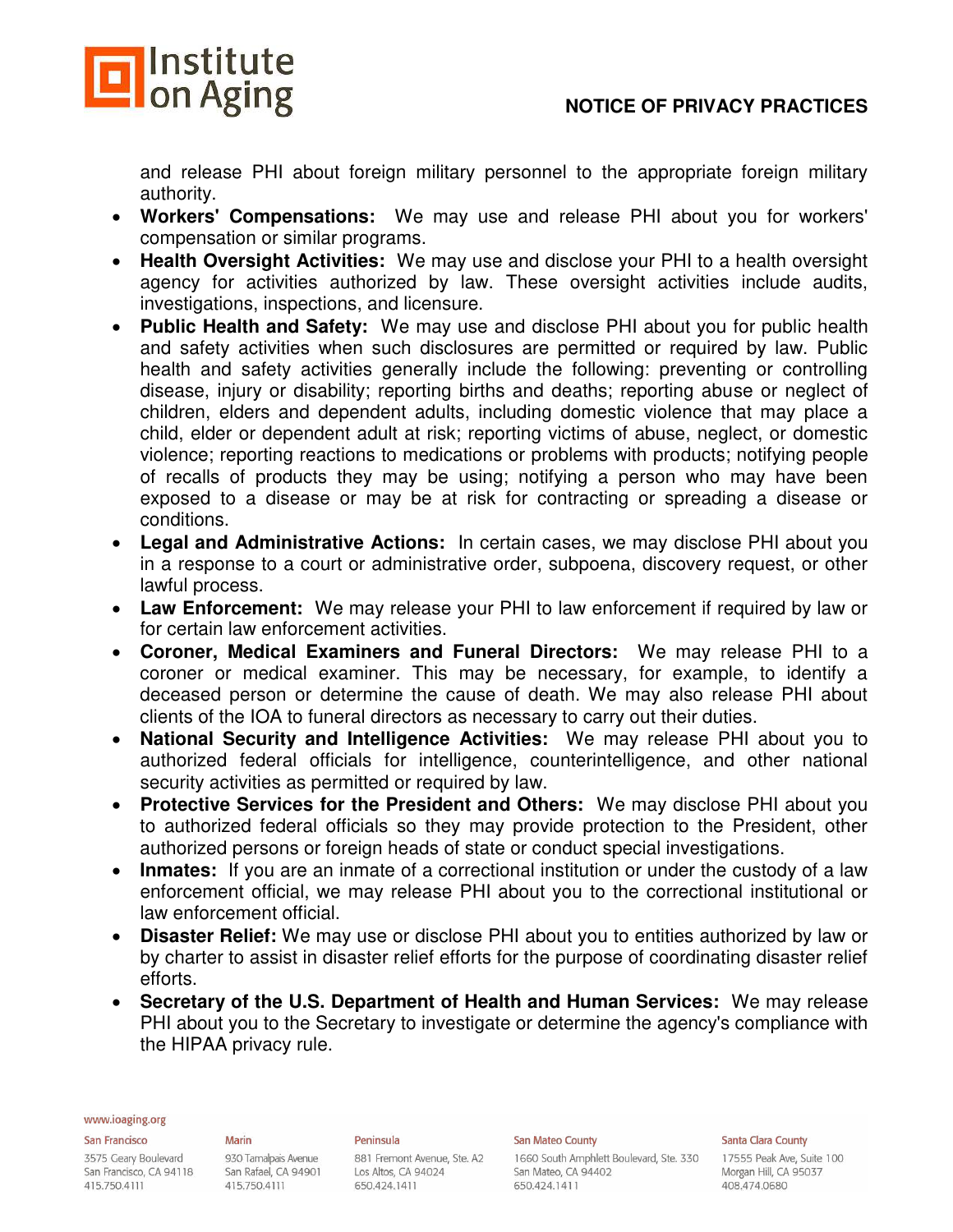

### **Your authorization will be required for:**

- Most uses and disclosures of psychotherapy notes;
- A sale of PHI:
- Most uses and disclosures for marketing purposes; and
- Any other use or disclosure not described in this notice.

You may revoke an authorization except to the extent that we have acted in reliance on the authorization.

**Fundraising:** IOA may use or disclose your PHI to contact you to raise funds for IOA. You have the right to opt out of receiving these communications.

### **Individual Rights regarding PHI**

All individual rights may be requested by contacting the IOA at the contact information listed below.

**Right to Inspect and Copy:** With a few exceptions, you have the right to inspect and copy PHI that we keep in a designated record set (i.e., PHI that is used to make decisions about your care, including medical and billing records). You do not have the right to inspect and copy certain mental health information called "psychotherapy notes." You must make your request for access in writing. We may charge a fee for the costs of copying, mailing or other supplies associated with your request, as permitted by law.

We may deny your request to inspect and copy in certain very limited circumstances. In some cases, if you are denied access to your PHI, you may request that the denial be reviewed. If the denial is reviewed, a licensed health care professional, chosen by the IOA, will review your request and the denial. The licensed health care professional conducting the review will not be the person who denied your request. We will comply with the outcome of the review.

**Right to Correct:** If you feel that PHI we have about you in a designated record set is incorrect or incomplete, you may ask us to amend the information. You have the right to request an amendment for as long as the information is kept by the IOA. Your request must be in writing, and should be sent to the address provided below. You must provide a reason that supports your request.

We may deny your request if it is not in writing or does not include a reason to support the request. We may deny your request if you ask us to amend information that we determine:

- Was not created by us, unless the person or entity that created the information is no longer available to make the amendment;
- Is not part of IOA's designated record set;

#### www.ioaging.org

San Francisco

3575 Geary Boulevard San Francisco, CA 94118 San Rafael, CA 94901 415.750.4111

**Marin** 930 Tamalpais Avenue 415.750.4111

#### Peninsula 881 Fremont Avenue, Ste. A2 Los Altos, CA 94024 650.424.1411

#### San Mateo County

1660 South Amphlett Boulevard, Ste. 330 San Mateo, CA 94402 650.424.1411

#### **Santa Clara County**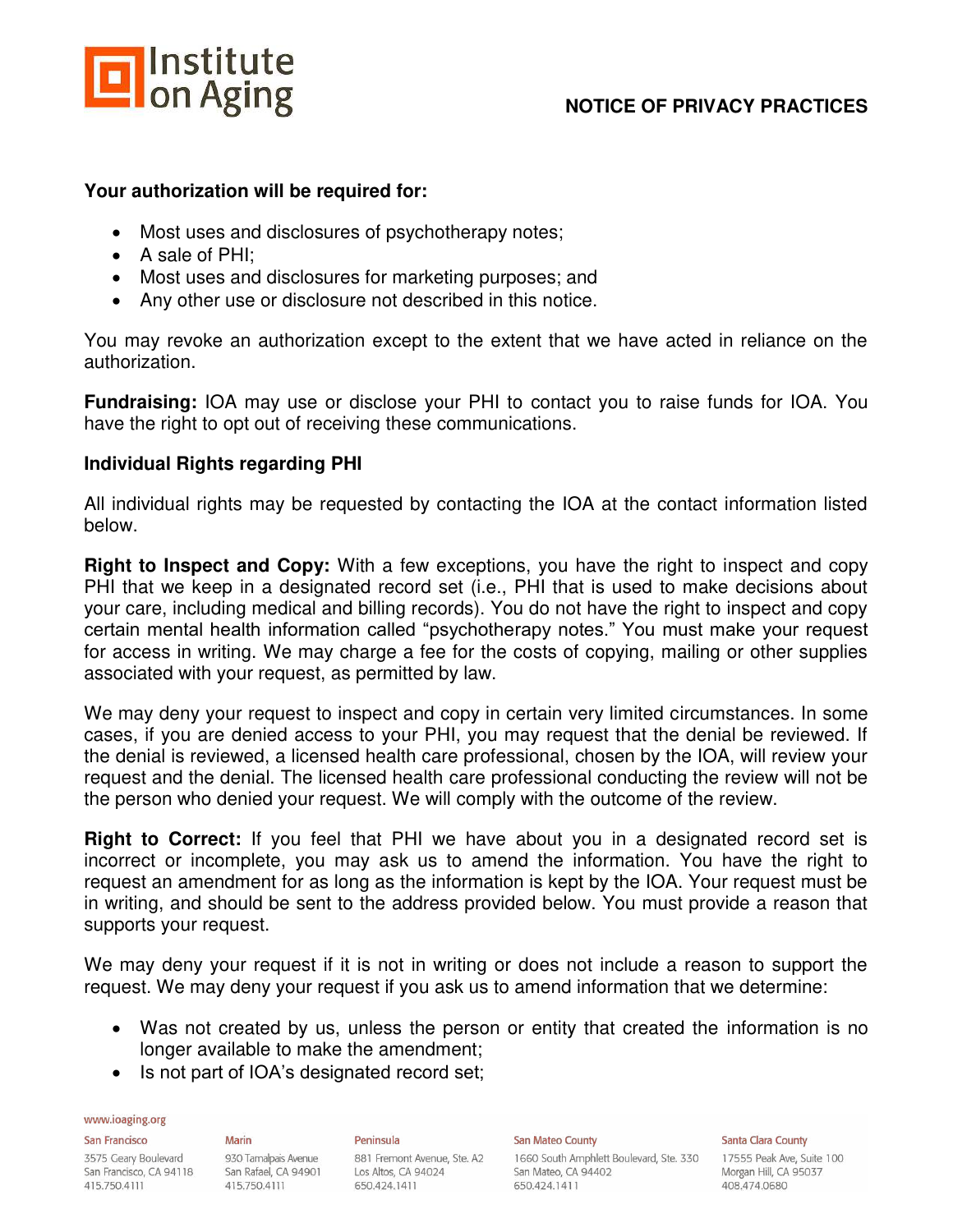

### **NOTICE OF PRIVACY PRACTICES**

- Is not part of the information which you would be permitted to inspect and copy; or
- Is accurate and complete.

If we deny your request for amendment, you have the right to submit a written addendum. If you clearly indicate in writing that you want the addendum to be made part of your PHI we will attach it to your records and include it whenever we make a disclosure of the item or statement you believe to be incomplete or incorrect. We also may include our own rebuttal statement, if we provide you with a copy of our rebuttal statement.

**Right to Request Confidential Communications:** You have the right to request that we communicate with you in a certain way or at a certain location. We will accommodate reasonable requests. Your request must be in writing, and should be sent to the address provided below.

**Right to Request Restrictions:** You have the right to request a restriction or limitation on the PHI we use or disclose about you for treatment, payment or health care operations. You also have the right to request a limit on the PHI we disclose about you to someone who is involved in your care or the payment of your care, like a family member or friend, and for certain notification purposes.

**Except as noted below, we are not required to agree to your request.** If we do agree, we will comply with your request until we are notified from you that you no longer want the restriction to apply (except for disclosures required by law or in emergency situations).

In your request, you must tell us (1) what information you want to limit; (2) whether you want to limit our use, disclosure or both; and (3) to whom you want the limits to apply, for example, disclosures to your spouse.

We are required to agree to your request in the very limited circumstance when you request that we restrict disclosures to a health plan for payment or healthcare operations when the services we provide are paid in full out of pocket and the disclosure is not required by law. If you wish to restrict a disclosure in this circumstance, please notify us prior to receiving the services. We may make a disclosure to your health plan at the time services are provided or immediately after.

**Right to an Accounting of Disclosures:** You have the right to request an "accounting of disclosures." This is a list of certain disclosures we made of PHI about you. Generally, this will not include disclosures: made to you; made based on your authorizations, for treatment, payment and health care operations (as those functions are described above); to persons involved in your care; for national security or intelligence purposes; to correctional institutions and law enforcement in certain circumstances; or that occurred more than six years prior to the date of your request.

You request must state a time period, which may not be longer than six years. Your request should indicate in what form you want the list, i.e., paper copy, electronically. The first list you request within a 12-month period is free. For additional lists, we may charge you for the costs

#### www.ioaging.org

**San Francisco** 

#### 3575 Geary Boulevard San Francisco, CA 94118 San Rafael, CA 94901 415.750.4111

930 Tamalpais Avenue 415.750.4111

**Marin** 

#### Peninsula

881 Fremont Avenue, Ste. A2 Los Altos, CA 94024 650.424.1411

#### San Mateo County

1660 South Amphlett Boulevard, Ste. 330 San Mateo, CA 94402 650.424.1411

**Santa Clara County**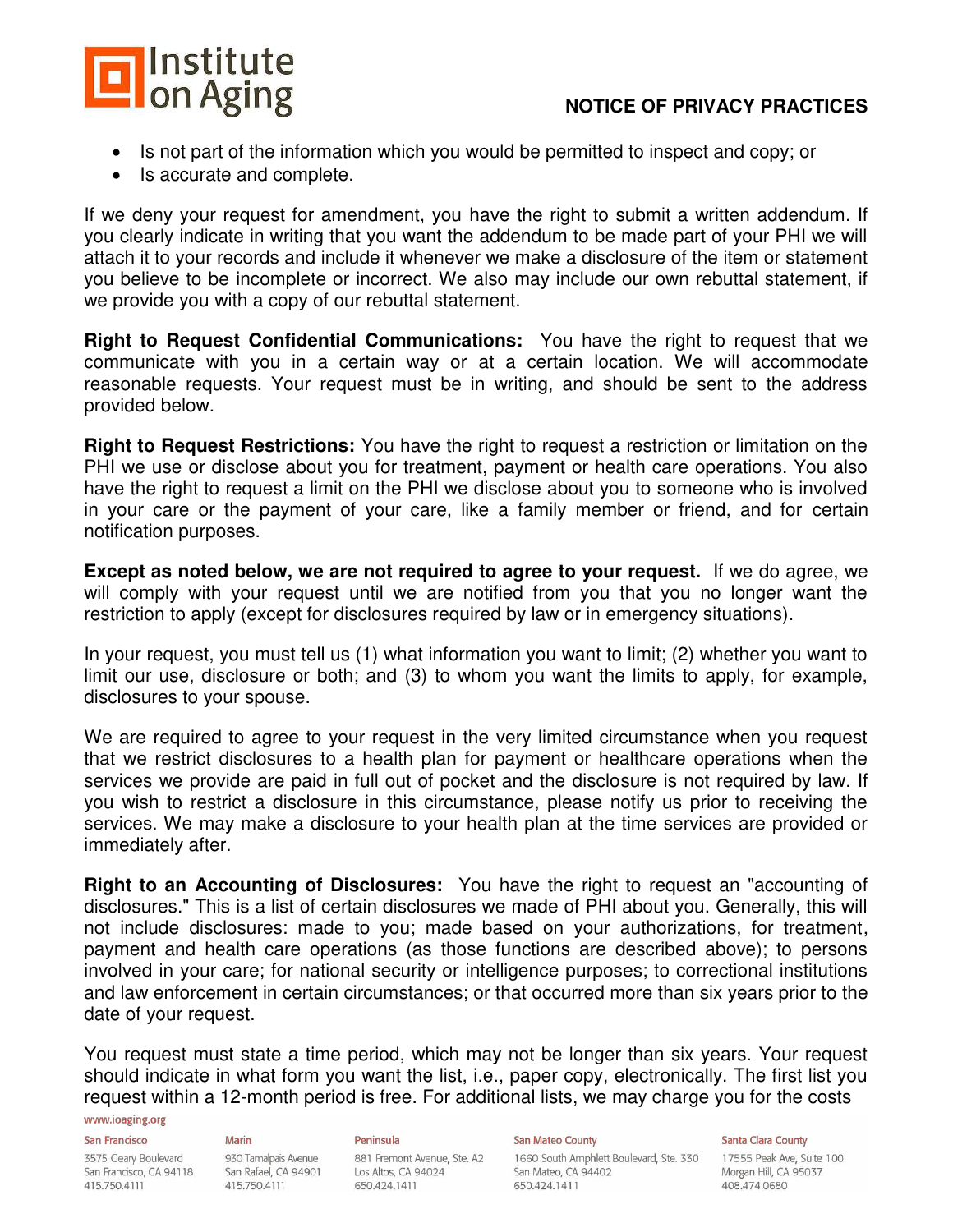

of providing the list. We will notify you of the cost involved and you may choose to withdraw or modify your request at that time before any costs are incurred.

**To inspect and copy PHI that may be used to make decisions about you, to request an amendment, to request a list or accounting of disclosures, or to request confidential communications, you must make your request in writing to the following address. You also may submit requests for restrictions to this address.** 

Institute on Aging

3575 Geary Blvd.

San Francisco, CA 94118

### **Copy of this Notice**

You have the right to receive a copy of this notice. Even if you have agreed to receive this notice electronically, you have the right to a paper copy upon request. You can submit your request to the above address.

### **Changes to this Notice**

We reserve the right to change this notice. We reserve the right to make the revised or changed notice effective for PHI which we already have about you, as well as any information we receive in the future. We will post a copy of the current notice at the IOA physical service delivery sites and on the IOA website at **EXA is a set of the UNIX Whenever we make** changes to this notice, we will make a copy of the revised notice available upon request.

### **How to Contact Us**

If you have any comments or questions about this notice, or if you believe your privacy rights have been violated and wish to make a complaint, you may do so verbally or in writing by contacting the Privacy Officer, at:

Institute on Aging

3575 Geary Blvd.

San Francisco CA 94118

Ph.: (415) 750-4111

Also, you may file a complaint directly with the Secretary, U.S. Department of Health and Human Services (HHS). You will not be retaliated against for filing a complaint with IOA or HHS.

#### www.ioaging.org

#### San Francisco

3575 Geary Boulevard San Francisco, CA 94118 San Rafael, CA 94901 415.750.4111

**Marin** 

930 Tamalpais Avenue 415.750.4111

#### 881 Fremont Avenue, Ste. A2 Los Altos, CA 94024 650.424.1411

Peninsula

#### San Mateo County

1660 South Amphlett Boulevard, Ste. 330 San Mateo, CA 94402 650.424.1411

#### **Santa Clara County**